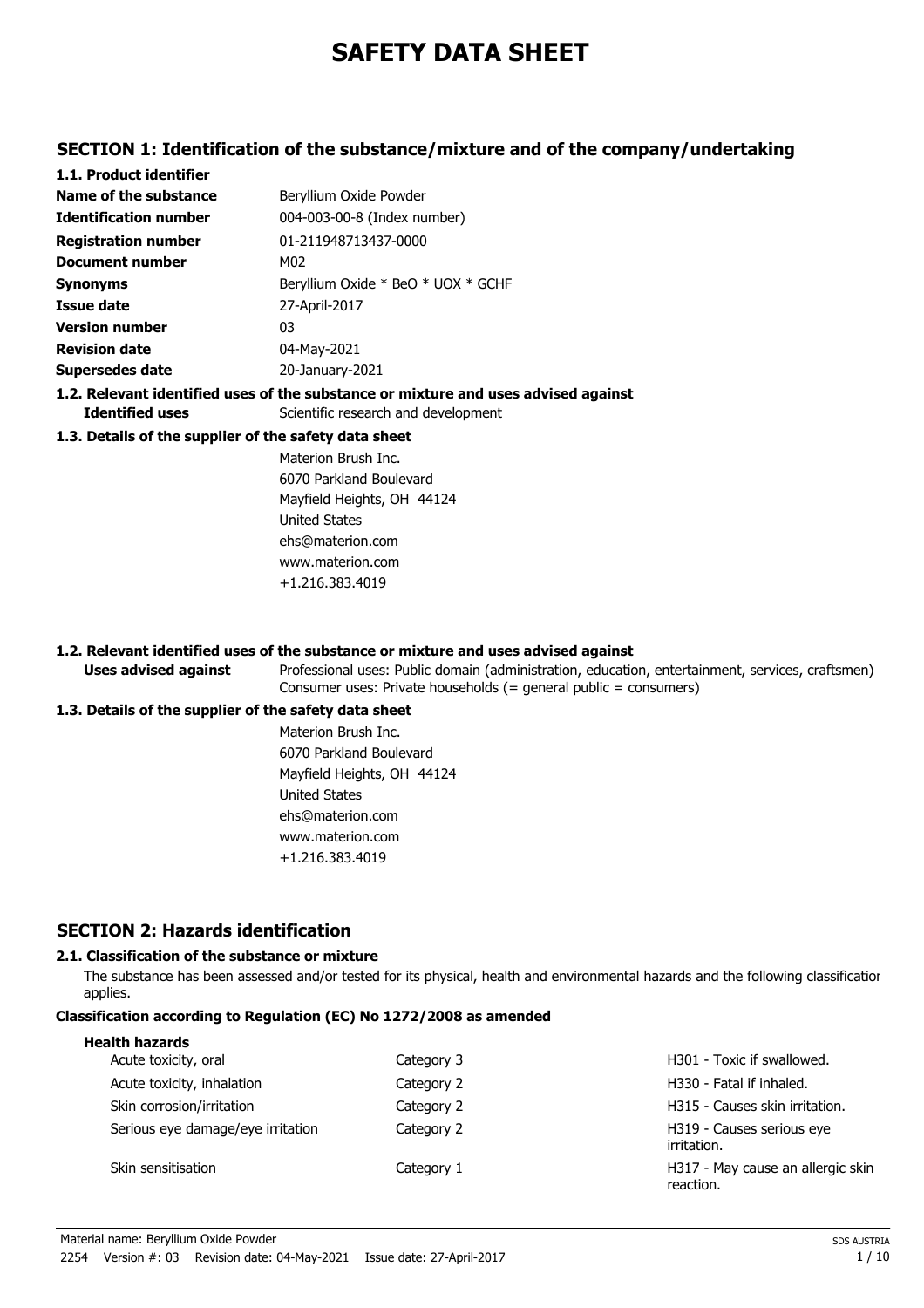| Carcinogenicity (inhalation) |  |
|------------------------------|--|
|                              |  |

Category 1B

H350i - May cause cancer by inhalation.

Specific target organ toxicity - single exposureCategory 3 respiratory tract irritation

Specific target organ toxicity - repeated Category 1 (Respiratory system) exposure

H335 - May cause respiratory irritation.

H372 - Causes damage to organs (respiratory system) through prolonged or repeated exposure by inhalation.

#### **Hazard summary** DANGER

Fatal if inhaled. Very toxic. Harmful in contact with eyes. Cancer hazard. May cause an allergic skin reaction. Danger of serious damage to health by prolonged exposure.

#### **2.2. Label elements**

#### **Label according to Regulation (EC) No. 1272/2008 as amended**

**Contains: beryllium oxide** 

**Hazard pictograms**



**Signal word Danger** 

| <b>Hazard statements</b> |                                                                                                       |
|--------------------------|-------------------------------------------------------------------------------------------------------|
| H301                     | Toxic if swallowed.                                                                                   |
| H315                     | Causes skin irritation.                                                                               |
| H317                     | May cause an allergic skin reaction.                                                                  |
| H319                     | Causes serious eye irritation.                                                                        |
| H330                     | Fatal if inhaled.                                                                                     |
| H335                     | May cause respiratory irritation.                                                                     |
| H350i                    | May cause cancer by inhalation.                                                                       |
| H372                     | Causes damage to organs (respiratory system) through prolonged or repeated exposure by<br>inhalation. |

## **Precautionary statements**

| <b>Prevention</b>                               |                                                                                                     |
|-------------------------------------------------|-----------------------------------------------------------------------------------------------------|
| P <sub>201</sub>                                | Obtain special instructions before use.                                                             |
| P202                                            | Do not handle until all safety precautions have been read and understood.                           |
| P <sub>260</sub>                                | Do not breathe dust/fume.                                                                           |
| P <sub>264</sub>                                | Wash thoroughly after handling.                                                                     |
| P <sub>270</sub>                                | Do not eat, drink or smoke when using this product.                                                 |
| P <sub>272</sub>                                | Contaminated work clothing must not be allowed out of the workplace.                                |
| P <sub>280</sub>                                | Wear protective gloves/protective clothing/eye protection/face protection.                          |
| P <sub>285</sub>                                | In case of inadequate ventilation wear respiratory protection.                                      |
| <b>Response</b>                                 |                                                                                                     |
| $P304 + P340$                                   | If inhaled: Remove person to fresh air and keep comfortable for breathing.                          |
| $P302 + P350$                                   | If on skin: Wash with plenty of water.                                                              |
| $P308 + P311$                                   | If exposed or concerned: Call a poison centre/doctor.                                               |
| $P333 + P313$                                   | If skin irritation or rash occurs: Get medical advice/attention.                                    |
| $P342 + P311$                                   | If experiencing respiratory symptoms: Call a poison centre/doctor.                                  |
| <b>Storage</b>                                  |                                                                                                     |
| P405                                            | Store locked up.                                                                                    |
| <b>Disposal</b>                                 |                                                                                                     |
| P501                                            | Dispose of contents/container in accordance with local/regional/national/international regulations. |
| <b>Supplemental label</b><br><b>information</b> | For further information, please contact the Product Stewardship Department at +1.216.383.4019.      |
| 2.3. Other hazards                              | None known.                                                                                         |
| CECTION 5. C                                    |                                                                                                     |

#### **SECTION 3: Composition/information on ingredients**

**3.1. Substances**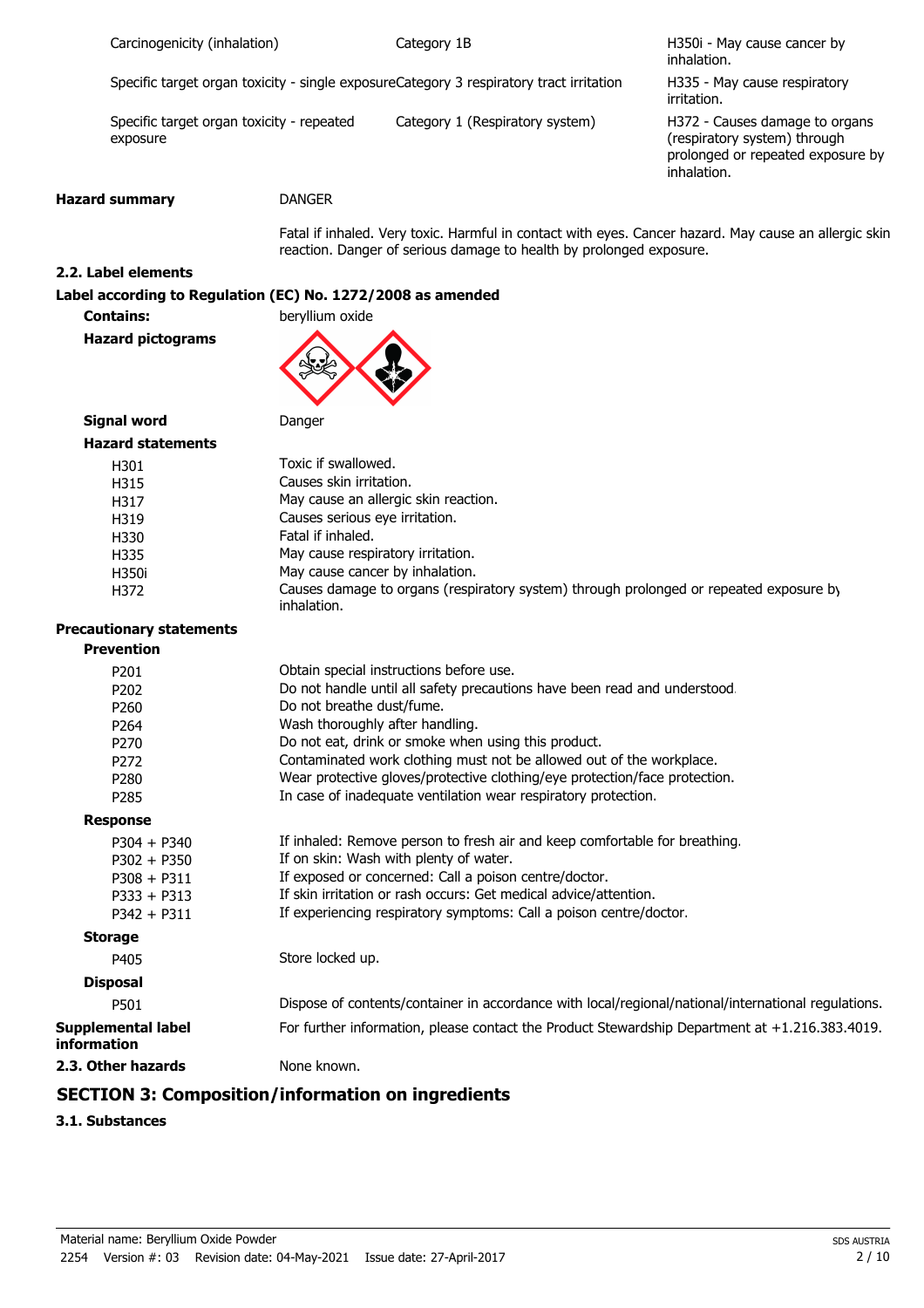| <b>General information</b><br><b>Chemical name</b>                                       | $\frac{1}{2}$                                                                                                                                                                                                                                                                                                                                                                                                                                                                                                                           | CAS-No. / EC<br>No.                                      | <b>REACH Registration No. Index No.</b>                                                                                                                                                                                                                                                                                                                                                                                                                                                                                                                                                                                                                                                                                                                                                                                                                                                                                                                                                                                                                                                                        |              | Notes |
|------------------------------------------------------------------------------------------|-----------------------------------------------------------------------------------------------------------------------------------------------------------------------------------------------------------------------------------------------------------------------------------------------------------------------------------------------------------------------------------------------------------------------------------------------------------------------------------------------------------------------------------------|----------------------------------------------------------|----------------------------------------------------------------------------------------------------------------------------------------------------------------------------------------------------------------------------------------------------------------------------------------------------------------------------------------------------------------------------------------------------------------------------------------------------------------------------------------------------------------------------------------------------------------------------------------------------------------------------------------------------------------------------------------------------------------------------------------------------------------------------------------------------------------------------------------------------------------------------------------------------------------------------------------------------------------------------------------------------------------------------------------------------------------------------------------------------------------|--------------|-------|
| beryllium oxide                                                                          | 100                                                                                                                                                                                                                                                                                                                                                                                                                                                                                                                                     | 1304-56-9<br>215-133-1                                   | 01-211948713437-0000                                                                                                                                                                                                                                                                                                                                                                                                                                                                                                                                                                                                                                                                                                                                                                                                                                                                                                                                                                                                                                                                                           | 004-003-00-8 | #     |
|                                                                                          | 1;H372                                                                                                                                                                                                                                                                                                                                                                                                                                                                                                                                  |                                                          | Classification: Acute Tox. 3;H301, Skin Irrit. 2;H315, Skin Sens. 1;H317, Eye Irrit.<br>2;H319, Acute Tox. 2;H330, STOT SE 3;H335, Carc. 1B;H350i, STOT RE                                                                                                                                                                                                                                                                                                                                                                                                                                                                                                                                                                                                                                                                                                                                                                                                                                                                                                                                                     |              |       |
| <b>SECTION 4: First aid measures</b>                                                     |                                                                                                                                                                                                                                                                                                                                                                                                                                                                                                                                         |                                                          |                                                                                                                                                                                                                                                                                                                                                                                                                                                                                                                                                                                                                                                                                                                                                                                                                                                                                                                                                                                                                                                                                                                |              |       |
| <b>General information</b>                                                               | beryllium.                                                                                                                                                                                                                                                                                                                                                                                                                                                                                                                              |                                                          | If exposed or concerned: get medical attention/advice. Get medical attention if symptoms occur.<br>Wash contaminated clothing before reuse. As supplied, there is no immediate medical risk with<br>beryllium products in article form. First aid measures provided are related to particulate containing                                                                                                                                                                                                                                                                                                                                                                                                                                                                                                                                                                                                                                                                                                                                                                                                      |              |       |
| 4.1. Description of first aid measures                                                   |                                                                                                                                                                                                                                                                                                                                                                                                                                                                                                                                         |                                                          |                                                                                                                                                                                                                                                                                                                                                                                                                                                                                                                                                                                                                                                                                                                                                                                                                                                                                                                                                                                                                                                                                                                |              |       |
| <b>Inhalation</b>                                                                        |                                                                                                                                                                                                                                                                                                                                                                                                                                                                                                                                         |                                                          | If symptoms develop move victim to fresh air. For breathing difficulties, oxygen may be necessary.<br>Breathing difficulty caused by inhalation of particulate requires immediate removal to fresh air. If<br>breathing has stopped, perform artificial respiration and obtain medical help.                                                                                                                                                                                                                                                                                                                                                                                                                                                                                                                                                                                                                                                                                                                                                                                                                   |              |       |
| <b>Skin contact</b>                                                                      | Take off contaminated clothing and wash before reuse. Thoroughly wash skin cuts or wounds to<br>remove all particulate debris from the wound. Seek medical attention for wounds that cannot be<br>thoroughly cleansed. Treat skin cuts and wounds with standard first aid practices such as<br>cleansing, disinfecting and covering to prevent wound infection and contamination before<br>continuing work. Obtain medical help for persistent irritation. Material accidentally implanted or<br>lodged under the skin must be removed. |                                                          |                                                                                                                                                                                                                                                                                                                                                                                                                                                                                                                                                                                                                                                                                                                                                                                                                                                                                                                                                                                                                                                                                                                |              |       |
| Eye contact                                                                              |                                                                                                                                                                                                                                                                                                                                                                                                                                                                                                                                         | occasionally. Get medical attention if symptoms persist. | Immediately flush eyes with plenty of water for at least 15 minutes, lifting lower and upper eyelids                                                                                                                                                                                                                                                                                                                                                                                                                                                                                                                                                                                                                                                                                                                                                                                                                                                                                                                                                                                                           |              |       |
| <b>Ingestion</b>                                                                         | person.                                                                                                                                                                                                                                                                                                                                                                                                                                                                                                                                 |                                                          | If swallowed, seek medical advice immediately and show this container or label. Induce vomiting<br>immediately as directed by medical personnel. Never give anything by mouth to an unconscious                                                                                                                                                                                                                                                                                                                                                                                                                                                                                                                                                                                                                                                                                                                                                                                                                                                                                                                |              |       |
| 4.2. Most important<br>symptoms and effects, both<br>acute and delayed                   |                                                                                                                                                                                                                                                                                                                                                                                                                                                                                                                                         |                                                          | May cause allergic skin reaction. Prolonged exposure may cause chronic effects.                                                                                                                                                                                                                                                                                                                                                                                                                                                                                                                                                                                                                                                                                                                                                                                                                                                                                                                                                                                                                                |              |       |
| 4.3. Indication of any<br>immediate medical attention<br>and special treatment<br>needed | situation for individual physicians.                                                                                                                                                                                                                                                                                                                                                                                                                                                                                                    |                                                          | Treatment of Chronic Beryllium Disease: There is no known treatment which will cure chronic<br>beryllium disease. Prednisone or other corticosteroids are the most specific treatment currently<br>available. They are directed at suppressing the immunological reaction and can be effective in<br>diminishing signs and symptoms of chronic beryllium disease. In cases where steroid therapy has<br>had only partial or minimal effectiveness, other immunosuppressive agents, such as<br>cyclophosphamide, cyclosporine, or methotrexate, have been used. In view of the potential side<br>effects of all the immunosuppressive medications, including steroids such as prednisone, they<br>should be used only under the direct care of a physician. Other treatment, such as oxygen, inhaled<br>steroids or bronchodilators, may be prescribed by some physicians and can be effective in selected<br>cases. In general, treatment is reserved for cases with significant symptoms and/or significant loss<br>of lung function. The decision about when and with what medication to treat is a judgment |              |       |
|                                                                                          | In their 2014 official statement on the Diagnosis and Management of Beryllium Sensitivity and<br>Chronic Beryllium Disease, the American Thoracic Society states that "it seems prudent for workers<br>with BeS to avoid all future occupational exposure to beryllium."                                                                                                                                                                                                                                                                |                                                          |                                                                                                                                                                                                                                                                                                                                                                                                                                                                                                                                                                                                                                                                                                                                                                                                                                                                                                                                                                                                                                                                                                                |              |       |
|                                                                                          | The effects of continued low exposure to beryllium are unknown for individuals who are sensitizec<br>to beryllium or who have a diagnosis of chronic beryllium disease. It is generally recommended<br>that persons who are sensitized to beryllium or who have CBD terminate their occupational<br>exposure to beryllium.                                                                                                                                                                                                              |                                                          |                                                                                                                                                                                                                                                                                                                                                                                                                                                                                                                                                                                                                                                                                                                                                                                                                                                                                                                                                                                                                                                                                                                |              |       |
| <b>SECTION 5: Firefighting measures</b>                                                  |                                                                                                                                                                                                                                                                                                                                                                                                                                                                                                                                         |                                                          |                                                                                                                                                                                                                                                                                                                                                                                                                                                                                                                                                                                                                                                                                                                                                                                                                                                                                                                                                                                                                                                                                                                |              |       |
| <b>General fire hazards</b>                                                              | Not available.                                                                                                                                                                                                                                                                                                                                                                                                                                                                                                                          |                                                          |                                                                                                                                                                                                                                                                                                                                                                                                                                                                                                                                                                                                                                                                                                                                                                                                                                                                                                                                                                                                                                                                                                                |              |       |
| 5.1. Extinguishing media<br>Suitable extinguishing<br>media                              |                                                                                                                                                                                                                                                                                                                                                                                                                                                                                                                                         | circumstances and the surrounding environment.           | The product is non-combustible. Use extinguishing measures that are appropriate to loca                                                                                                                                                                                                                                                                                                                                                                                                                                                                                                                                                                                                                                                                                                                                                                                                                                                                                                                                                                                                                        |              |       |
| <b>Unsuitable extinguishing</b><br>media                                                 | for steam explosions.                                                                                                                                                                                                                                                                                                                                                                                                                                                                                                                   |                                                          | Do not use water to extinguish fires around operations involving molten metal due to the potential                                                                                                                                                                                                                                                                                                                                                                                                                                                                                                                                                                                                                                                                                                                                                                                                                                                                                                                                                                                                             |              |       |
| 5.2. Special hazards arising<br>from the substance or<br>mixture                         | Not available.                                                                                                                                                                                                                                                                                                                                                                                                                                                                                                                          |                                                          |                                                                                                                                                                                                                                                                                                                                                                                                                                                                                                                                                                                                                                                                                                                                                                                                                                                                                                                                                                                                                                                                                                                |              |       |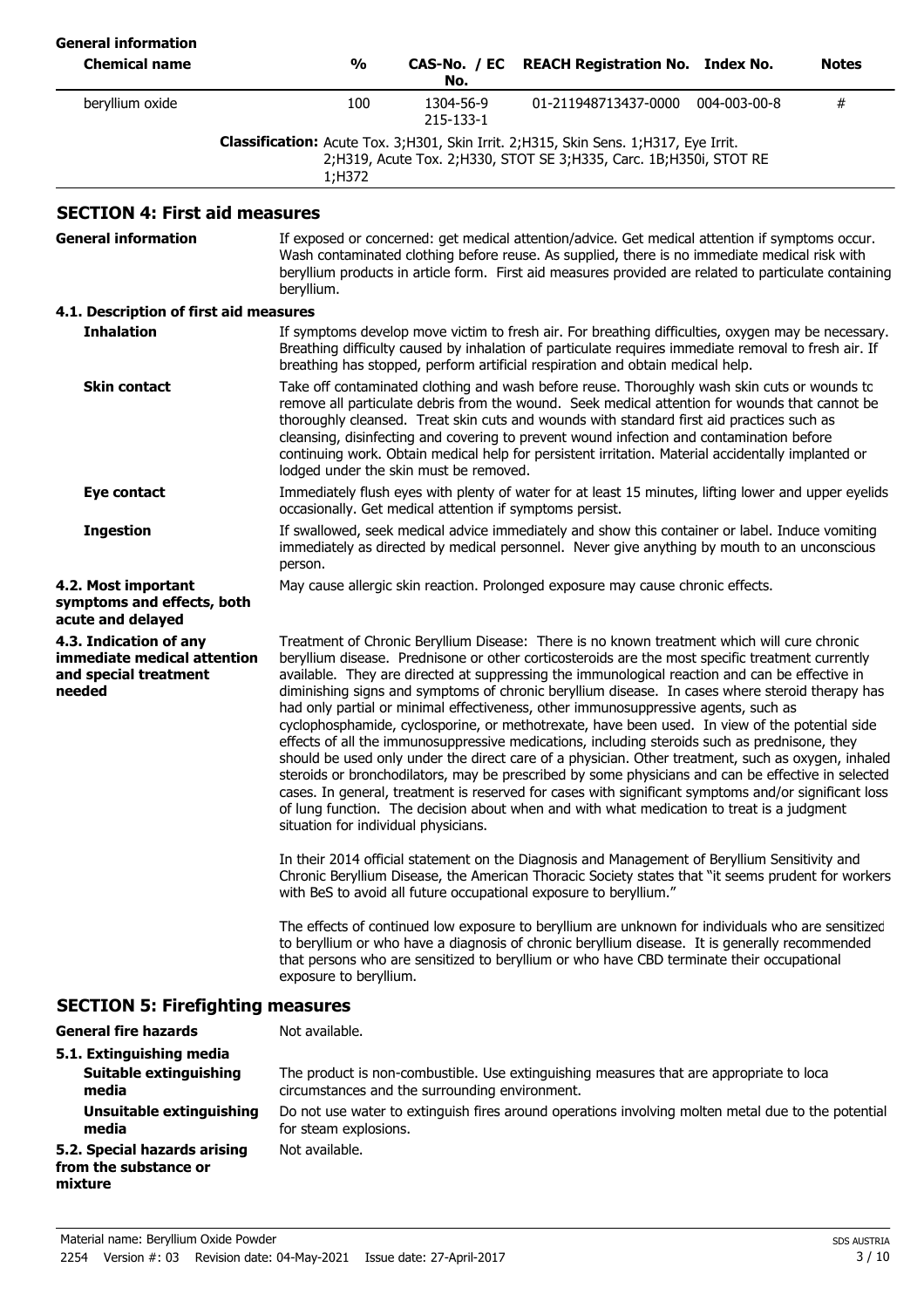| 5.3. Advice for firefighters                               |                                                                                                                                                                                 |
|------------------------------------------------------------|---------------------------------------------------------------------------------------------------------------------------------------------------------------------------------|
| <b>Special protective</b><br>equipment for<br>firefighters | Firefighters should wear full protective clothing including self contained breathing apparatus.                                                                                 |
| <b>Special firefighting</b><br>procedures                  | Move containers from fire area if you can do so without risk. Water runoff can cause environmental<br>damage.                                                                   |
| <b>Specific methods</b>                                    | Pressure-demand self-contained breathing apparatus must be worn by firefighters or any other<br>persons potentially exposed to the particulate released during or after a fire. |

#### **SECTION 6: Accidental release measures**

#### **6.1. Personal precautions, protective equipment and emergency procedures**

| For non-emergency<br>personnel                               | In solid form this material poses no special clean-up problems. Wear appropriate protective<br>equipment and clothing during clean-up.                                                                                                                                                 |
|--------------------------------------------------------------|----------------------------------------------------------------------------------------------------------------------------------------------------------------------------------------------------------------------------------------------------------------------------------------|
| For emergency<br>responders                                  | Not available.                                                                                                                                                                                                                                                                         |
| 6.2. Environmental<br>precautions                            | Avoid release to the environment. In the event of a spill or accidental release, notify relevant<br>authorities in accordance with all applicable regulations. Prevent further leakage or spillage if safe<br>to do so. Avoid discharge into drains, water courses or onto the ground. |
| 6.3. Methods and material for<br>containment and cleaning up | Clean up in accordance with all applicable regulations.                                                                                                                                                                                                                                |
| 6.4. Reference to other<br>sections                          | For personal protection, see section 8 of the PIS. For waste disposal, see section 13 of the PIS.                                                                                                                                                                                      |

#### **SECTION 7: Handling and storage**

| 7.1. Precautions for safe<br>handling                                   | Obtain special instructions before use. Do not handle until all safety precautions have been read<br>and understood. Minimise dust generation and accumulation. Do not breathe dust/fume. Wear<br>protective gloves/protective clothing/eye protection/face protection. Wear respiratory protection.<br>Wash thoroughly after handling. When using, do not eat, drink or smoke. Contaminated work<br>clothing must not be allowed out of the workplace. |
|-------------------------------------------------------------------------|---------------------------------------------------------------------------------------------------------------------------------------------------------------------------------------------------------------------------------------------------------------------------------------------------------------------------------------------------------------------------------------------------------------------------------------------------------|
| 7.2. Conditions for safe<br>storage, including any<br>incompatibilities | Keep locked-up. Avoid contact with acids and alkalies. Avoid contact with oxidising agents.                                                                                                                                                                                                                                                                                                                                                             |
| 7.3. Specific end use(s)                                                | Not available.                                                                                                                                                                                                                                                                                                                                                                                                                                          |

## **SECTION 8: Exposure controls/personal protection**

#### **8.1. Control parameters**

#### **Occupational exposure limits**

| Austria. TRK List, OEL Ordinance (GwV), BGBI. II, no. 184/2001<br><b>Material</b> | Type                                                                                     | <b>Value</b>            | Form                |
|-----------------------------------------------------------------------------------|------------------------------------------------------------------------------------------|-------------------------|---------------------|
| beryllium oxide (CAS<br>1304-56-9)                                                | <b>STEL</b>                                                                              | $0,008 \,\mathrm{mg/m}$ | Inhalable fraction. |
|                                                                                   | <b>TWA</b>                                                                               | $0,002 \,\mathrm{mg/m}$ | Inhalable fraction. |
|                                                                                   |                                                                                          |                         |                     |
| <b>Material</b>                                                                   | EU. OELs, Directive 2004/37/EC on carcinogen and mutagens from Annex III, Part A<br>Type | <b>Value</b>            | Form                |
| beryllium oxide (CAS<br>1304-56-9)                                                | TWA                                                                                      | $0,0002 \text{ mg/m}$   | Inhalable fraction. |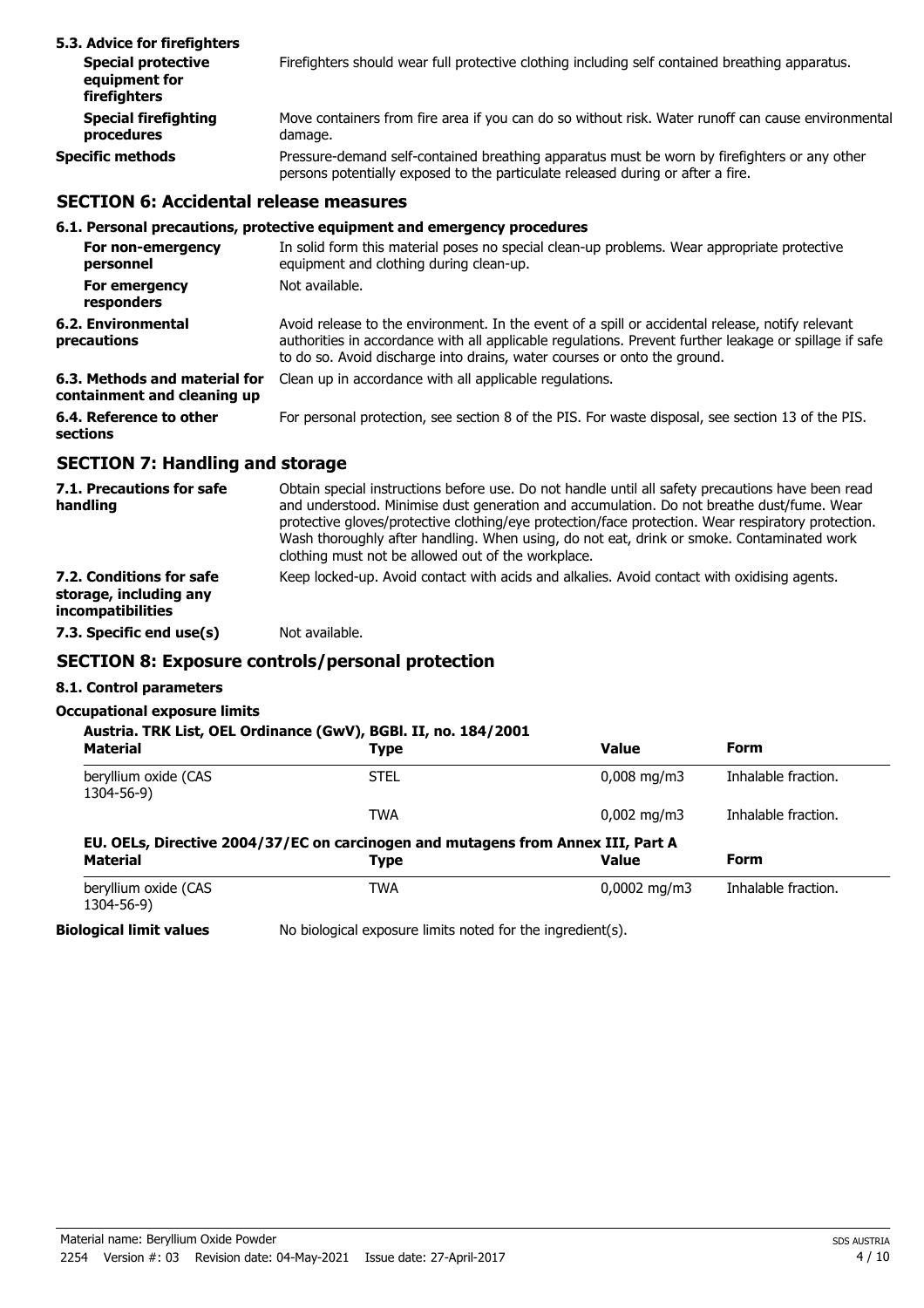| <b>Recommended monitoring</b> |  |
|-------------------------------|--|
| procedures                    |  |

VENTILATION: Good general ventilation (typically 10 air changes per hour) should be used. Ventilation rates should be matched to conditions. If applicable, use process enclosures, local exhaust ventilation, or other engineering controls to maintain airborne levels below recommended exposure limits. If exposure limits have not been established, maintain airborne levels to an acceptable level.

Whenever possible, the use of local exhaust ventilation or other engineering controls is the preferred method of controlling exposure to airborne particulate. Where utilized, exhaust inlets to the ventilation system must be positioned as close as possible to the source of airborne generation. Avoid disruption of the airflow in the area of a local exhaust inlet by equipment such as a man-cooling fan. Check ventilation equipment regularly to ensure it is functioning properly. Provide training on the use and operation of ventilation to all users. Use qualified professionals to design and install ventilation systems.

WET METHODS: Machining operations are usually performed under a liquid lubricant/coolant flood which assists in reducing airborne particulate. However, the cycling through of machine coolant containing finely divided particulate in suspension can result in the concentration building to a point where the particulate may become airborne during use. Certain processes such as sanding and grinding may require complete hooded containment and local exhaust ventilation. Prevent coolant from splashing onto floor areas, external structures or operators' clothing. Utilize a coolant filtering system to remove particulate from the coolant.

WORK PRACTICES: Develop work practices and procedures that prevent particulate from coming in contact with worker skin, hair, or personal clothing. If work practices and/or procedures are ineffective in controlling airborne exposure or visual particulate from deposition on skin, hair, or clothing, provide appropriate cleaning/washing facilities. Procedures should be written that clearly communicate the facility's requirements for protective clothing and personal hygiene. These clothing and personal hygiene requirements help keep particulate from being spread to non-production areas or from being taken home by the worker. Never use compressed air to clean work clothing or other surfaces.

Fabrication processes may leave a residue of particulate on the surface of parts, products or equipment that could result in employee exposure during subsequent material handling activities. As necessary, clean loose particulate from parts between processing steps. As a standard hygiene practice, wash hands before eating or smoking.

HOUSEKEEPING: Use vacuum and wet cleaning methods for particulate removal from surfaces. Be certain to de-energize electrical systems, as necessary, before beginning wet cleaning. Use vacuum cleaners with high efficiency particulate air (HEPA). Do not use compressed air, brooms, or conventional vacuum cleaners to remove particulate from surfaces as this activity can result in elevated exposures to airborne particulate. Follow the manufacturer's instructions when performing maintenance on HEPA filtered vacuums used to clean hazardous materials. Not available.

**Derived no effect levels (DNELs)**

**Predicted no effect concentrations (PNECs)**

**8.2. Exposure controls Appropriate engineering controls**

Ensure adequate ventilation, especially in confined areas. Whenever possible, the use of local exhaust ventilation or other engineering controls is the preferred method of controlling exposure to airborne particulate. Where utilized, exhaust inlets to the ventilation system must be positioned as close as possible to the source of airborne generation. Avoid disruption of the airflow in the area of a local exhaust inlet by equipment such as a man-cooling fan. Check ventilation equipment regularly to ensure it is functioning properly. Provide training on the use and operation of ventilation to all users. Use qualified professionals to design and install ventilation systems.

| Individual protection measures, such as personal protective equipment |                                                                                                                                                                                   |  |
|-----------------------------------------------------------------------|-----------------------------------------------------------------------------------------------------------------------------------------------------------------------------------|--|
| <b>General information</b>                                            | Not available.                                                                                                                                                                    |  |
| Eye/face protection                                                   | Wear approved safety glasses, goggles, face shield and/or welder's helmet when risk of eye injury<br>is present, particularly during operations that generate dust, mist or fume. |  |
| <b>Skin protection</b>                                                |                                                                                                                                                                                   |  |
| - Hand protection                                                     | Wear gloves to prevent contact with particulate or solutions. Wear gloves to prevent metal cuts and<br>skin abrasions during handling.                                            |  |

Not available.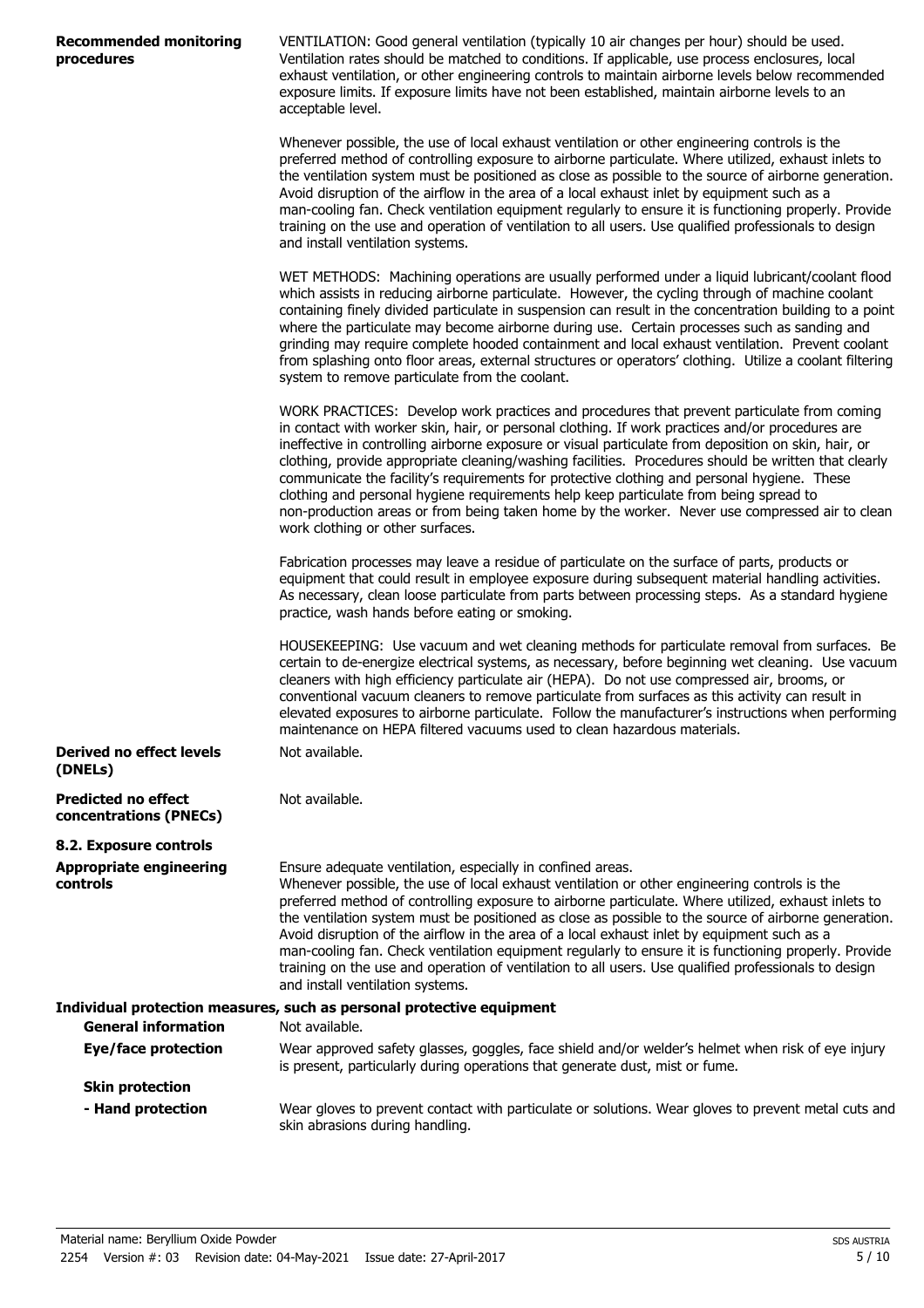| - Other                                          | Personal protection equipment should be chosen according to the CEN standards and in discussion<br>with the supplier of the personal protective equipment. Protective overgarments or work clothing<br>must be worn by persons who may become contaminated with particulate during activities. Skin<br>contact with this material may cause, in some sensitive individuals, an allergic dermal response.<br>Particulate that becomes lodged under the skin has the potential to induce sensitization and skin<br>lesions.                                                                                                                                                                                                                                                                |
|--------------------------------------------------|------------------------------------------------------------------------------------------------------------------------------------------------------------------------------------------------------------------------------------------------------------------------------------------------------------------------------------------------------------------------------------------------------------------------------------------------------------------------------------------------------------------------------------------------------------------------------------------------------------------------------------------------------------------------------------------------------------------------------------------------------------------------------------------|
| <b>Respiratory protection</b>                    | When airborne exposures exceed or have the potential to exceed the occupational exposure limits,<br>approved respirators must be used as specified by an Industrial Hygienist or other qualified<br>professional. Respirator users must be medically evaluated to determine if they are physically<br>capable of wearing a respirator. Quantitative and/or qualitative fit testing and respirator training<br>must be satisfactorily completed by all personnel prior to respirator use. Users of tight fitting<br>respirators must be clean shaven on those areas of the face where the respirator seal contacts the<br>face. Use pressure-demand airline respirators when performing jobs with high potential exposures<br>such as changing filters in a baghouse air cleaning device. |
| <b>Thermal hazards</b>                           | Not applicable.                                                                                                                                                                                                                                                                                                                                                                                                                                                                                                                                                                                                                                                                                                                                                                          |
| <b>Hygiene measures</b>                          | Handle in accordance with good industrial hygiene and safety practices.                                                                                                                                                                                                                                                                                                                                                                                                                                                                                                                                                                                                                                                                                                                  |
| <b>Environmental exposure</b><br><b>controls</b> | Environmental manager must be informed of all major releases.                                                                                                                                                                                                                                                                                                                                                                                                                                                                                                                                                                                                                                                                                                                            |

## **SECTION 9: Physical and chemical properties**

## **9.1. Information on basic physical and chemical properties**

| <b>Appearance</b>                                   |                                 |
|-----------------------------------------------------|---------------------------------|
| <b>Physical state</b>                               | Solid.                          |
| Form                                                | Powder.                         |
| Colour                                              | Clear. Off-white.               |
| <b>Odour</b>                                        | Not applicable.                 |
| <b>Odour threshold</b>                              | Not applicable.                 |
| рH                                                  | Not applicable.                 |
| <b>Melting point/freezing point</b>                 | 2530 °C (4586 °F)               |
| <b>Initial boiling point and</b><br>boiling range   | 3787 °C (6848,6 °F)             |
| Flash point                                         | Not applicable.                 |
| <b>Evaporation rate</b>                             | Not applicable.                 |
| <b>Flammability (solid, gas)</b>                    | Not applicable.                 |
| <b>Upper/lower flammability or explosive limits</b> |                                 |
| <b>Flammability limit - lower</b><br>(%)            | Not applicable.                 |
| <b>Flammability limit -</b><br>upper $(% )$         | Not applicable.                 |
| <b>Explosive limit - lower (</b><br>%)              | Not applicable.                 |
| <b>Explosive limit - upper</b><br>(%)               | Not applicable.                 |
| Vapour pressure                                     | < 0,0000001 kPa (25 °C (77 °F)) |
| <b>Vapour density</b>                               | Not applicable.                 |
| <b>Relative density</b>                             | Not applicable.                 |
| Solubility(ies)                                     |                                 |
| <b>Solubility (water)</b>                           | Not applicable.                 |
| Solubility (other)                                  | Not applicable.                 |
| <b>Partition coefficient</b><br>(n-octanol/water)   | Not applicable.                 |
| <b>Auto-ignition temperature</b>                    | Not applicable.                 |
| <b>Decomposition temperature</b>                    | Not applicable.                 |
| <b>Viscosity</b>                                    | Not applicable.                 |
| <b>Explosive properties</b>                         | Not explosive.                  |
| <b>Oxidising properties</b>                         | Not oxidising.                  |
| 9.2. Other information                              |                                 |
| <b>Density</b>                                      | 3,01 g/cm3 estimated            |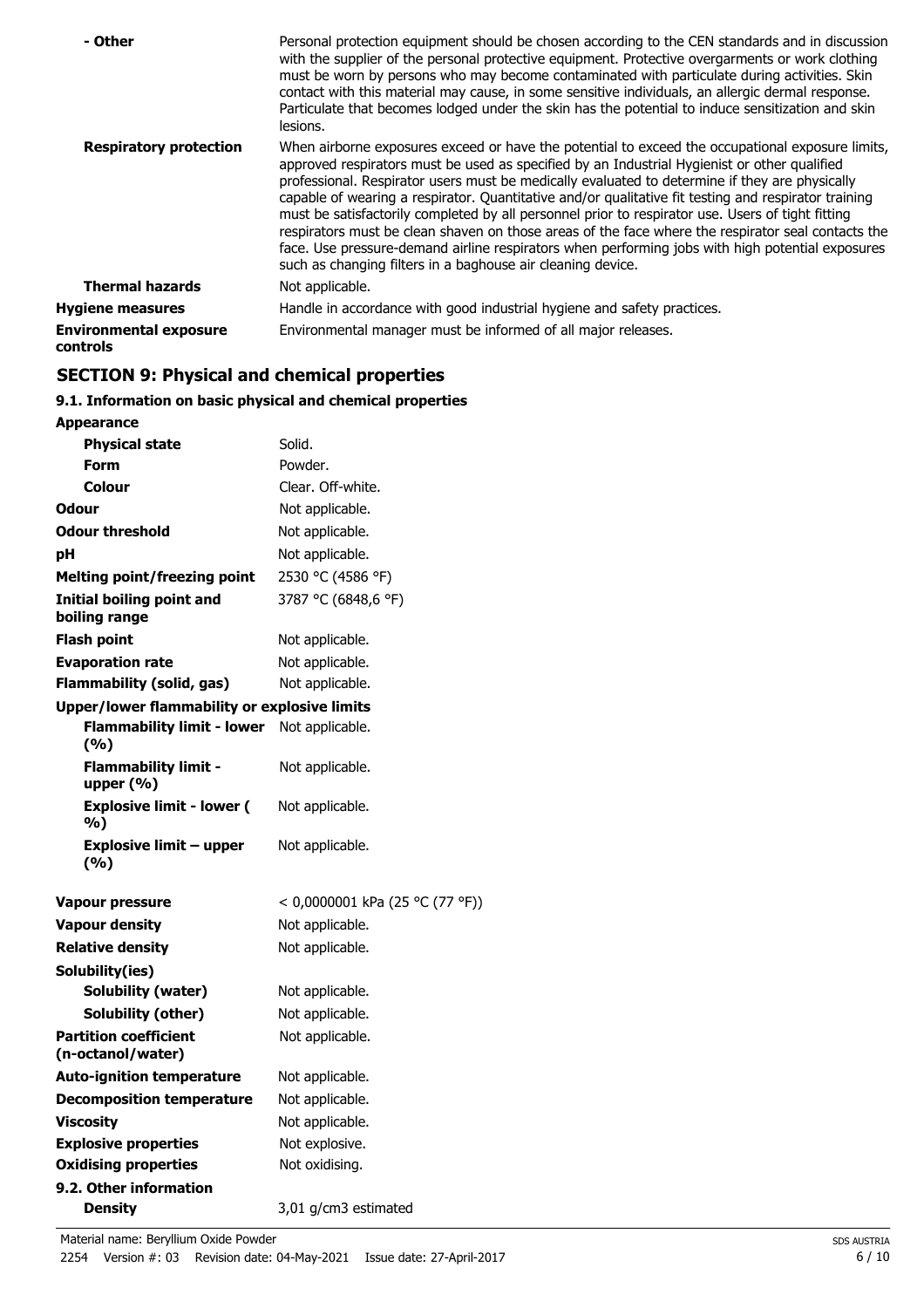| Molecular formula       | Be-O          |
|-------------------------|---------------|
| Molecular weight        | $25,01$ g/mol |
| <b>Specific gravity</b> | 3,01          |

## **SECTION 10: Stability and reactivity**

| 10.1. Reactivity                            | Not available.                                                  |
|---------------------------------------------|-----------------------------------------------------------------|
| 10.2. Chemical stability                    | Material is stable under normal conditions.                     |
| 10.3. Possibility of hazardous<br>reactions | Hazardous polymerisation does not occur.                        |
| 10.4. Conditions to avoid                   | Avoid dust formation. Contact with acids. Contact with alkalis. |
| 10.5. Incompatible materials                | Strong acids, alkalies and oxidizing agents.                    |
| 10.6. Hazardous<br>decomposition products   | No hazardous decomposition products are known.                  |

## **SECTION 11: Toxicological information**

| <u>sechton 11: Toxicological illiofinación</u>               |                                                                                                          |  |
|--------------------------------------------------------------|----------------------------------------------------------------------------------------------------------|--|
| <b>General information</b>                                   | Occupational exposure to the substance or mixture may cause adverse effects.                             |  |
| <b>Information on likely routes of exposure</b>              |                                                                                                          |  |
| <b>Inhalation</b>                                            | May cause damage to organs (respiratory system) through prolonged or repeated exposure.                  |  |
| <b>Skin contact</b>                                          | May cause an allergic skin reaction.                                                                     |  |
| Eye contact                                                  | Not likely, due to the form of the product.                                                              |  |
| <b>Ingestion</b>                                             | Not likely, due to the form of the product.                                                              |  |
| <b>Symptoms</b>                                              | Respiratory disorder.                                                                                    |  |
| 11.1. Information on toxicological effects                   |                                                                                                          |  |
| <b>Acute toxicity</b>                                        | Based on available data, the classification criteria are not met.                                        |  |
| <b>Skin corrosion/irritation</b>                             | May cause allergic skin reaction.                                                                        |  |
| Serious eye damage/eye<br>irritation                         | Harmful in contact with eyes.                                                                            |  |
| <b>Respiratory sensitisation</b>                             | May cause damage to organs (respiratory system) through prolonged or repeated exposure.                  |  |
| <b>Skin sensitisation</b>                                    | May cause an allergic skin reaction.                                                                     |  |
| <b>Germ cell mutagenicity</b>                                | Due to lack of data the classification is not possible.                                                  |  |
| Carcinogenicity                                              | Cancer hazard.                                                                                           |  |
|                                                              | <b>IARC Monographs. Overall Evaluation of Carcinogenicity</b>                                            |  |
| beryllium oxide (CAS 1304-56-9)                              | 1 Carcinogenic to humans.                                                                                |  |
| <b>Reproductive toxicity</b>                                 | Not classified.                                                                                          |  |
| <b>Specific target organ toxicity</b><br>- single exposure   | Not classified.                                                                                          |  |
| <b>Specific target organ toxicity</b><br>- repeated exposure | May cause damage to organs (respiratory system) through prolonged or repeated exposure by<br>inhalation. |  |
| <b>Aspiration hazard</b>                                     | Due to lack of data the classification is not possible.                                                  |  |
| Mixture versus substance<br>information                      | Not available.                                                                                           |  |
| <b>Other information</b>                                     | Symptoms may be delayed.                                                                                 |  |
| <b>SECTION 12: Ecological information</b>                    |                                                                                                          |  |
|                                                              |                                                                                                          |  |

| 12.2. Persistence and<br>degradability<br>12.3. Bioaccumulative<br>Not available.<br>potential<br><b>Partition coefficient</b><br>Not available.<br>n-octanol/water (log Kow)<br>Not available.<br><b>Bioconcentration factor (BCF)</b><br>Not available.<br>12.4. Mobility in soil<br>Not a PBT or vPvB substance or mixture.<br>12.5. Results of PBT and<br><b>vPvB</b> assessment<br>12.6. Other adverse effects<br>Not available. | 12.1. Toxicity | No toxicity data noted for the ingredient(s).              |
|---------------------------------------------------------------------------------------------------------------------------------------------------------------------------------------------------------------------------------------------------------------------------------------------------------------------------------------------------------------------------------------------------------------------------------------|----------------|------------------------------------------------------------|
|                                                                                                                                                                                                                                                                                                                                                                                                                                       |                | No data is available on the degradability of this product. |
|                                                                                                                                                                                                                                                                                                                                                                                                                                       |                |                                                            |
|                                                                                                                                                                                                                                                                                                                                                                                                                                       |                |                                                            |
|                                                                                                                                                                                                                                                                                                                                                                                                                                       |                |                                                            |
|                                                                                                                                                                                                                                                                                                                                                                                                                                       |                |                                                            |
|                                                                                                                                                                                                                                                                                                                                                                                                                                       |                |                                                            |
|                                                                                                                                                                                                                                                                                                                                                                                                                                       |                |                                                            |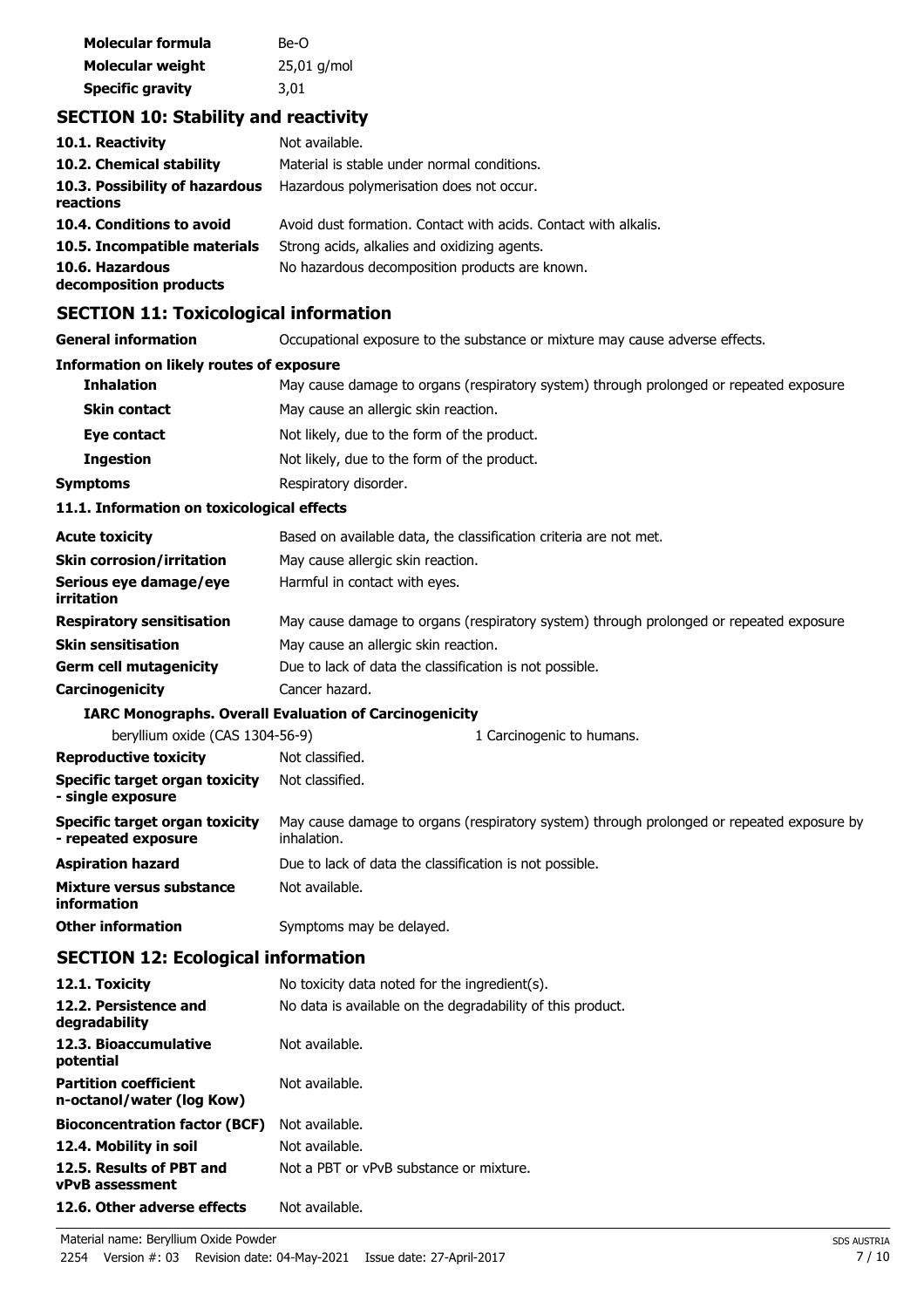## **SECTION 13: Disposal considerations**

#### **13.1. Waste treatment methods** Empty containers or liners may retain some product residues. This material and its container must be disposed of in a safe manner (see: Disposal instructions). **Residual waste** Empty containers should be taken to an approved waste handling site for recycling or disposal. Since emptied containers may retain product residue, follow label warnings even after container is emptied. **Contaminated packaging EU waste code** The Waste code should be assigned in discussion between the user, the producer and the waste disposal company. Waste codes should be assigned by the user based on the application for which the product was used. Material should be recycled if possible. Disposal recommendations are based on material as supplied. Disposal must be in accordance with current applicable laws and regulations, and material characteristics at time of disposal. **Disposal methods/information**

## **SECTION 14: Transport information**

| ADR  |                                          |                            |
|------|------------------------------------------|----------------------------|
|      | 14.1. UN number                          | UN1566                     |
|      | 14.2. UN proper shipping                 | BERYLLIUM COMPOUND, N.O.S. |
|      | name                                     |                            |
|      | 14.3. Transport hazard class(es)         |                            |
|      | <b>Class</b>                             | 6.1(PGI, II)               |
|      | Subsidiary risk                          | 6.1(PGI, II)               |
|      |                                          |                            |
|      | Label(s)                                 | 6.1                        |
|      | Hazard No. (ADR)                         | 60                         |
|      | <b>Tunnel restriction</b>                | D/E                        |
|      | code                                     |                            |
|      | 14.4. Packing group                      | П                          |
|      | 14.5. Environmental                      | No.                        |
|      | hazards                                  |                            |
|      | 14.6. Special precautions                | Not available.             |
|      | for user                                 |                            |
| RID  |                                          |                            |
|      | 14.1. UN number                          | UN1566                     |
|      | 14.2. UN proper shipping                 | BERYLLIUM COMPOUND, N.O.S. |
|      | name                                     |                            |
|      | 14.3. Transport hazard class(es)         |                            |
|      | Class                                    | 6.1(PGI, II)               |
|      |                                          |                            |
|      | <b>Subsidiary risk</b>                   | 6.1(PGI, II)               |
|      | Label(s)                                 | 6.1                        |
|      | 14.4. Packing group                      | П                          |
|      | 14.5. Environmental                      | No.                        |
|      | hazards                                  |                            |
|      | 14.6. Special precautions                | Not available.             |
|      | for user                                 |                            |
| ADN  |                                          |                            |
|      | 14.1. UN number                          | UN1566                     |
|      | 14.2. UN proper shipping                 | Beryllium compound, n.o.s. |
|      | name                                     |                            |
|      | 14.3. Transport hazard class(es)         |                            |
|      | <b>Class</b>                             | 6.1(PGI, II)               |
|      | Subsidiary risk                          | 6.1(PGI, II)               |
|      | Label(s)                                 | 6.1                        |
|      | 14.4. Packing group                      | H                          |
|      | 14.5. Environmental                      | No.                        |
|      | hazards                                  |                            |
|      | 14.6. Special precautions Not available. |                            |
|      | for user                                 |                            |
| IATA |                                          |                            |
|      |                                          |                            |
|      | 14.1. UN number                          | UN1566                     |
|      | 14.2. UN proper shipping                 | Beryllium compound, n.o.s. |
|      | name                                     |                            |
|      | 14.3. Transport hazard class(es)         |                            |
|      | <b>Class</b>                             | 6.1(PGI, II)               |
|      | <b>Subsidiary risk</b>                   |                            |
|      | 14.4. Packing group                      | Н                          |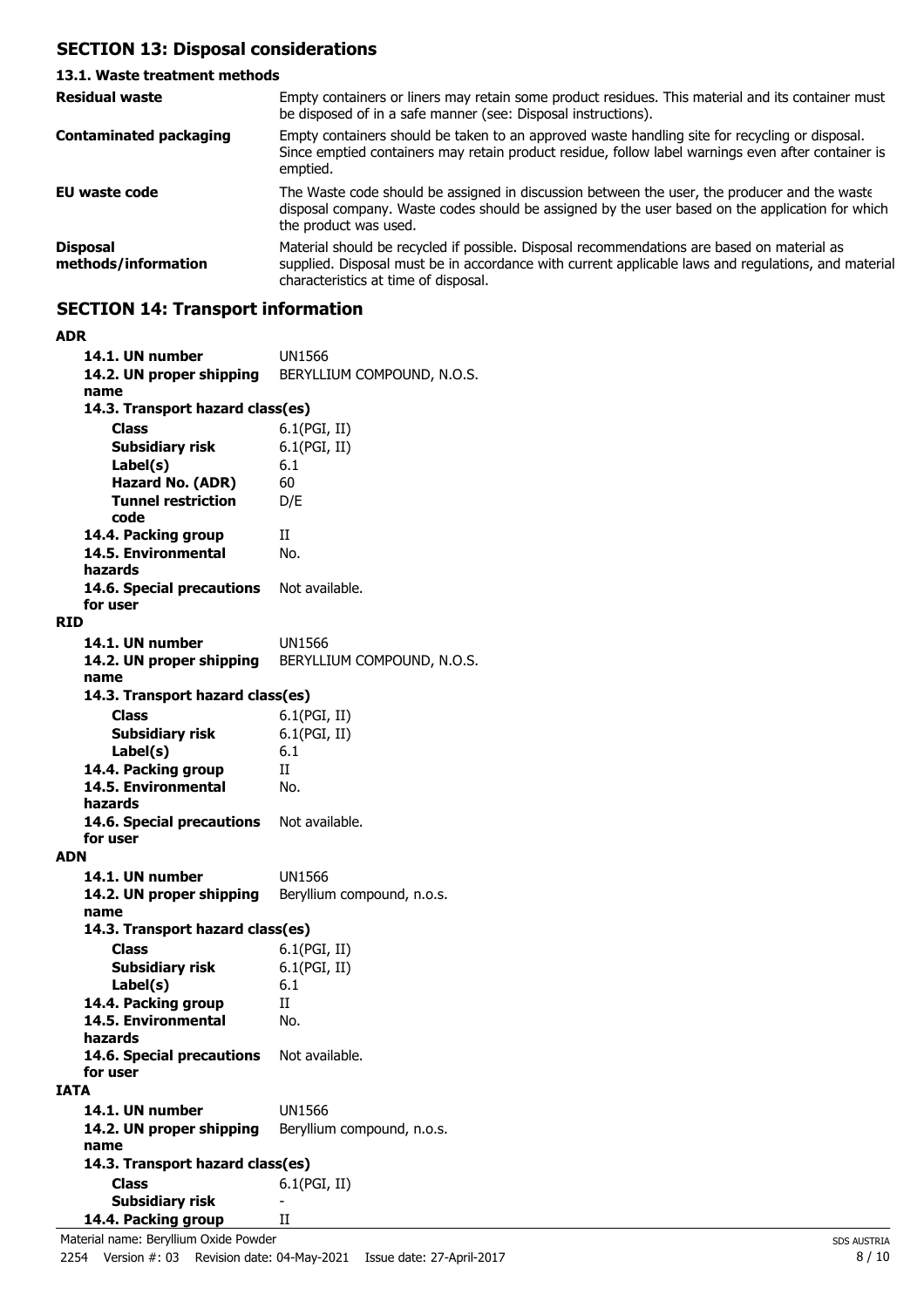| 14.5. Environmental<br>hazards   | No.                        |
|----------------------------------|----------------------------|
| <b>ERG Code</b>                  | 61.                        |
| 14.6. Special precautions        | Not available.             |
| for user                         |                            |
| <b>Other information</b>         |                            |
| Passenger and cargo              | Allowed with restrictions. |
| aircraft                         |                            |
| Cargo aircraft only              | Allowed with restrictions. |
| <b>IMDG</b>                      |                            |
| 14.1. UN number                  | UN1566                     |
| 14.2. UN proper shipping         | BERYLLIUM COMPOUND, N.O.S. |
| name                             |                            |
| 14.3. Transport hazard class(es) |                            |
| Class                            | 6.1(PGI, II)               |
| Subsidiary risk                  |                            |
| 14.4. Packing group              | Н                          |
| 14.5. Environmental hazards      |                            |
| <b>Marine pollutant</b>          | No.                        |
| EmS                              | F-A, S-A                   |
| 14.6. Special precautions        | Not available.             |
| for user                         |                            |
| ADN; ADR; RID                    |                            |





## **SECTION 15: Regulatory information**

## **15.1. Safety, health and environmental regulations/legislation specific for the substance or mixture**

#### **EU regulations**

**Regulation (EC) No. 1005/2009 on substances that deplete the ozone layer, Annex I and II, as amended** Not listed.

**Regulation (EU) 2019/1021 On persistent organic pollutants (recast), as amended**

#### Not listed.

**Regulation (EU) No. 649/2012 concerning the export and import of dangerous chemicals, Annex I, Part 1 as amended**

Not listed.

**Regulation (EU) No. 649/2012 concerning the export and import of dangerous chemicals, Annex I, Part 2 as amended**

Not listed.

**Regulation (EU) No. 649/2012 concerning the export and import of dangerous chemicals, Annex I, Part 3 as amended**

#### Not listed.

**Regulation (EU) No. 649/2012 concerning the export and import of dangerous chemicals, Annex V as amended** Not listed.